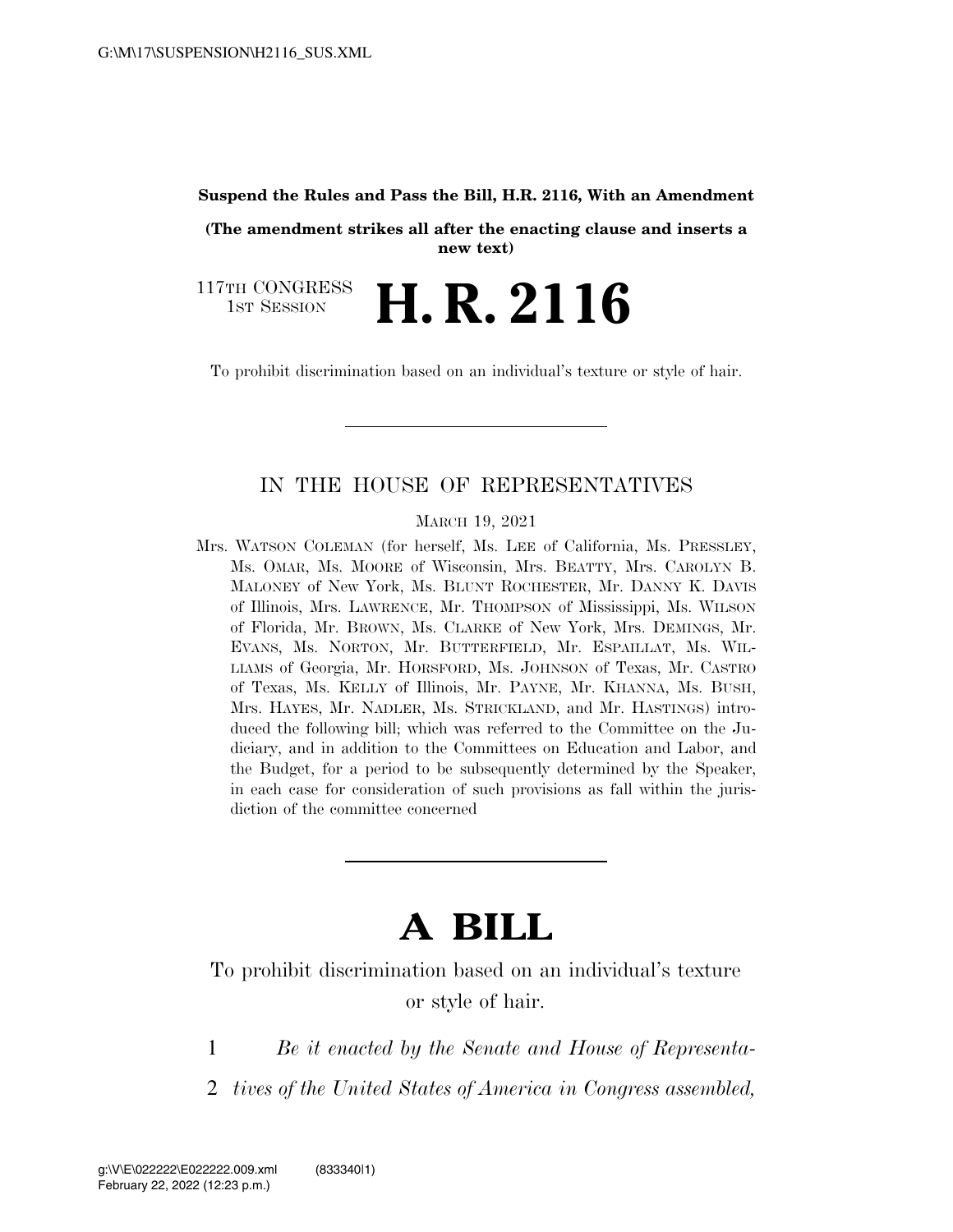$\mathfrak{D}$ 

# **SECTION 1. SHORT TITLE.**

 This Act may be cited as the ''Creating a Respectful and Open World for Natural Hair Act of 2022'' or the ''CROWN Act of 2022''.

# **SEC. 2. FINDINGS; SENSE OF CONGRESS; PURPOSE.**

(a) FINDINGS.—Congress finds the following:

 (1) Throughout United States history, society has used (in conjunction with skin color) hair tex- ture and hairstyle to classify individuals on the basis of race.

 (2) Like one's skin color, one's hair has served as a basis of race and national origin discrimination. (3) Racial and national origin discrimination

 can and do occur because of longstanding racial and national origin biases and stereotypes associated with hair texture and style.

 (4) For example, routinely, people of African descent are deprived of educational and employment opportunities because they are adorned with natural or protective hairstyles in which hair is tightly coiled or tightly curled, or worn in locs, cornrows, twists, braids, Bantu knots, or Afros.

 (5) Racial and national origin discrimination is reflected in school and workplace policies and prac- tices that bar natural or protective hairstyles com-monly worn by people of African descent.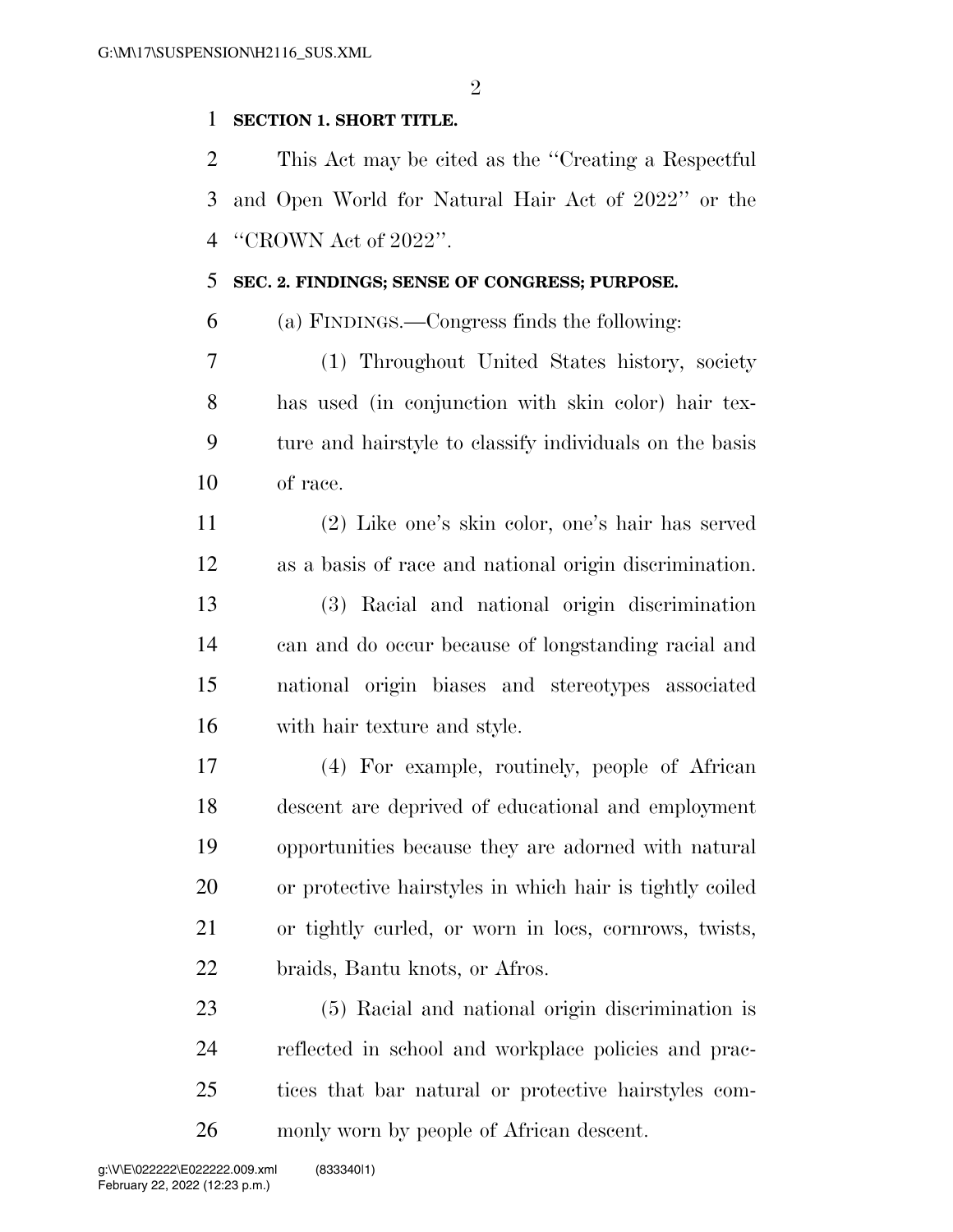(6) For example, as recently as 2018, the U.S. Armed Forces had grooming policies that barred natural or protective hairstyles that servicemembers of African descent commonly wear and that de-scribed these hairstyles as ''unkempt''.

 (7) The U.S. Army also recognized that prohi- bitions against natural or protective hairstyles that African-American soldiers are commonly adorned with are racially discriminatory, harmful, and bear no relationship to African-American servicewomen's occupational qualifications and their ability to serve and protect the Nation. As of February 2021, the U.S. Army removed minimum hair length require- ments and lifted restrictions on any soldier wearing braids, twists, locs, and cornrows in order to pro- mote inclusivity and accommodate the hair needs of soldiers.

 (8) As a type of racial or national origin dis- crimination, discrimination on the basis of natural or protective hairstyles that people of African de- scent are commonly adorned with violates existing Federal law, including provisions of the Civil Rights Act of 1964 (42 U.S.C. 2000e et seq.), section 1977 of the Revised Statutes (42 U.S.C. 1981), and the Fair Housing Act (42 U.S.C. 3601 et seq.). How-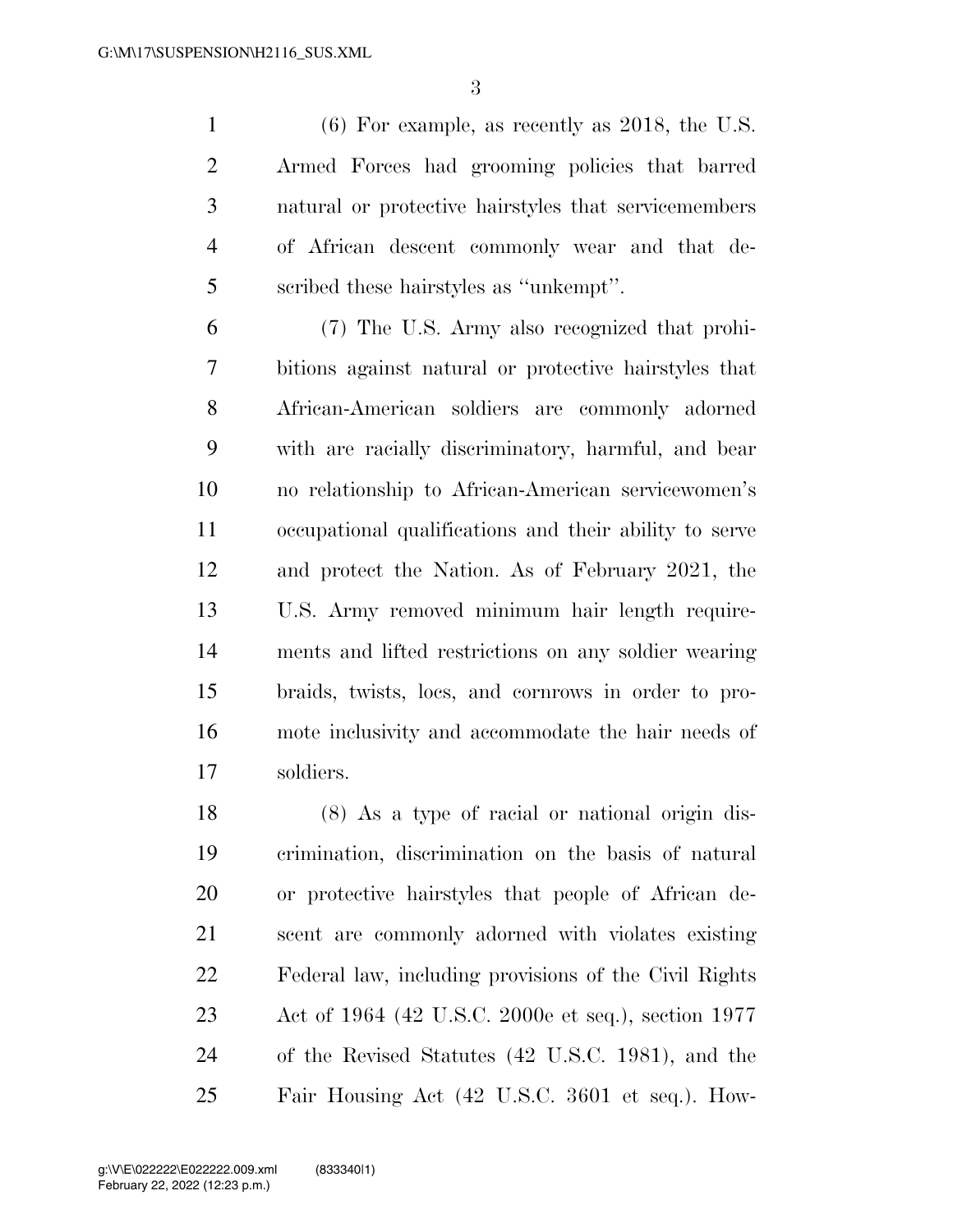ever, some Federal courts have misinterpreted Fed- eral civil rights law by narrowly interpreting the meaning of race or national origin, and thereby per- mitting, for example, employers to discriminate against people of African descent who wear natural or protective hairstyles even though the employment policies involved are not related to workers' ability to perform their jobs.

 (9) Applying this narrow interpretation of race or national origin has resulted in a lack of Federal civil rights protection for individuals who are dis- criminated against on the basis of characteristics that are commonly associated with race and national origin.

 (10) In 2019 and 2020, State legislatures and municipal bodies throughout the U.S. have intro- duced and passed legislation that rejects certain Federal courts' restrictive interpretation of race and national origin, and expressly classifies race and na- tional origin discrimination as inclusive of discrimi- nation on the basis of natural or protective hair- styles commonly associated with race and national origin.

 (b) SENSE OF CONGRESS.—It is the sense of Con-gress that—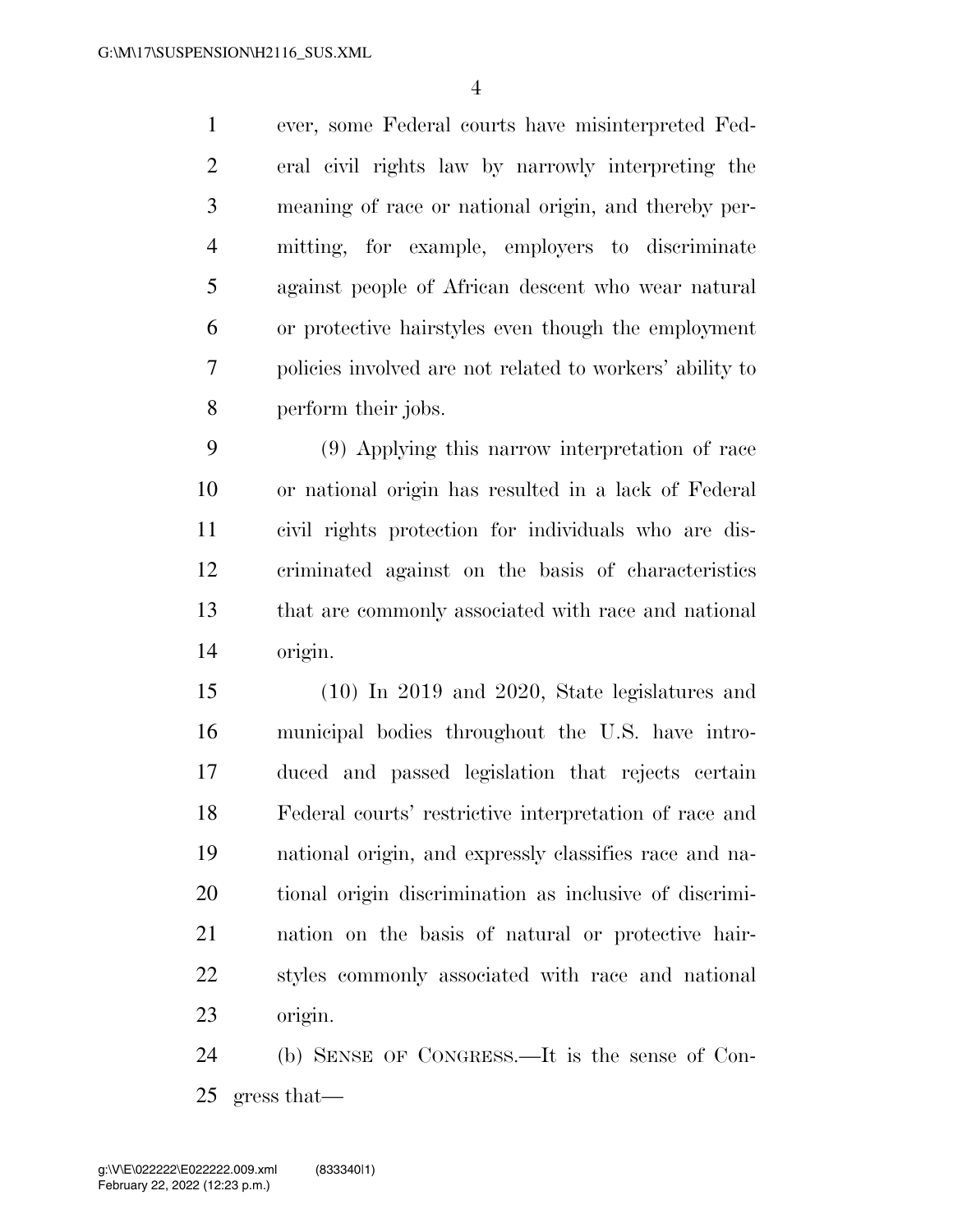(1) the Federal Government should acknowl- edge that individuals who have hair texture or wear a hairstyle that is historically and contemporarily as- sociated with African Americans or persons of Afri- can descent systematically suffer harmful discrimi- nation in schools, workplaces, and other contexts based upon longstanding race and national origin stereotypes and biases;

 (2) a clear and comprehensive law should ad- dress the systematic deprivation of educational, em- ployment, and other opportunities on the basis of hair texture and hairstyle that are commonly associ-ated with race or national origin;

 (3) clear, consistent, and enforceable legal standards must be provided to redress the wide- spread incidences of race and national origin dis- crimination based upon hair texture and hairstyle in schools, workplaces, housing, federally funded insti-tutions, and other contexts;

 (4) it is necessary to prevent educational, em-21 ployment, and other decisions, practices, and policies generated by or reflecting negative biases and stereotypes related to race or national origin;

 (5) the Federal Government must play a key role in enforcing Federal civil rights laws in a way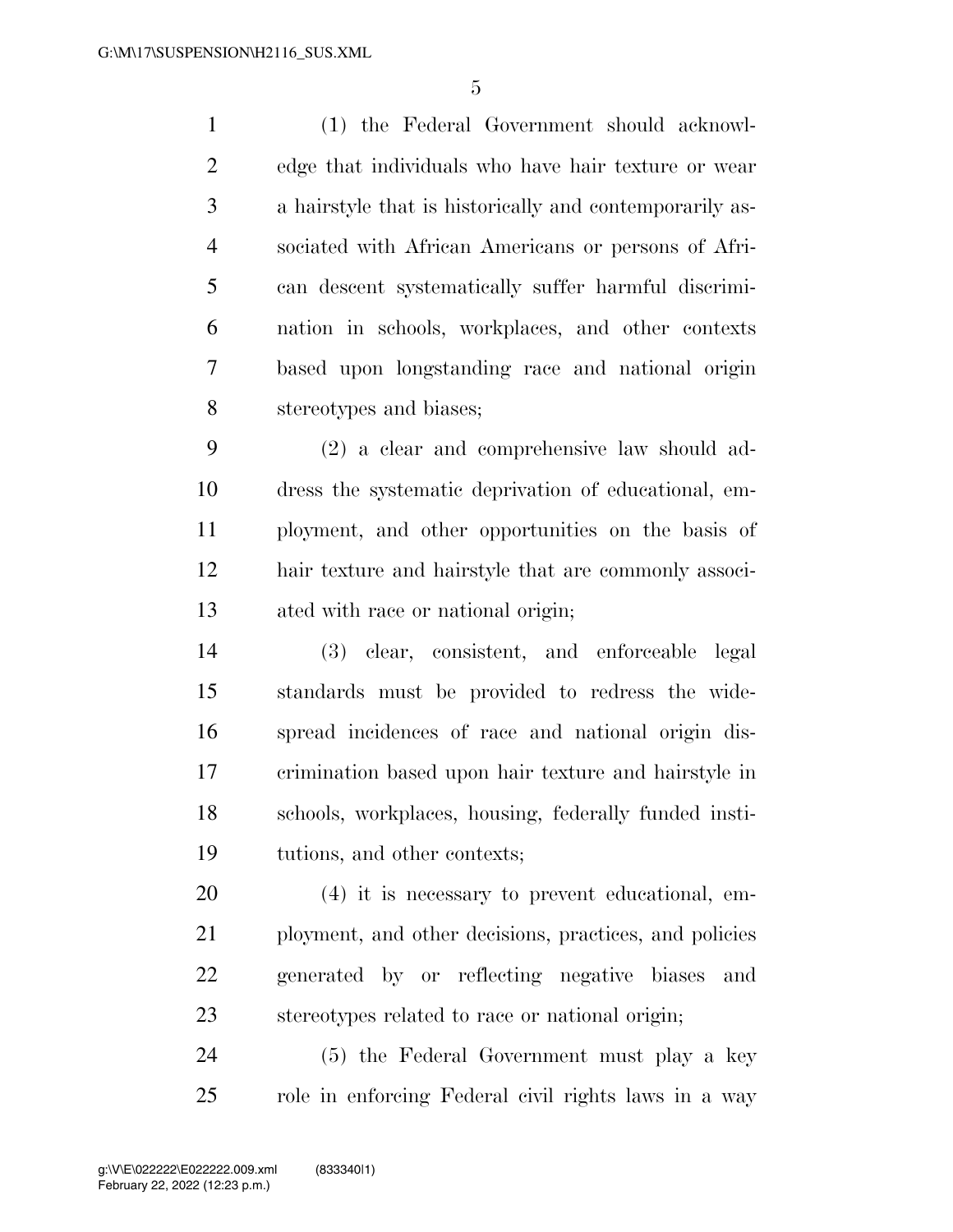that secures equal educational, employment, and other opportunities for all individuals regardless of their race or national origin;

 (6) the Federal Government must play a central role in enforcing the standards established under this Act on behalf of individuals who suffer race or national origin discrimination based upon hair tex-ture and hairstyle;

 (7) it is necessary to prohibit and provide rem- edies for the harms suffered as a result of race or national origin discrimination on the basis of hair texture and hairstyle; and

 (8) it is necessary to mandate that school, workplace, and other applicable standards be applied in a nondiscriminatory manner and to explicitly pro- hibit the adoption or implementation of grooming re- quirements that disproportionately impact people of African descent.

 (c) PURPOSE.—The purpose of this Act is to institute definitions of race and national origin for Federal civil rights laws that effectuate the comprehensive scope of pro- tection Congress intended to be afforded by such laws and Congress' objective to eliminate race and national origin discrimination in the United States.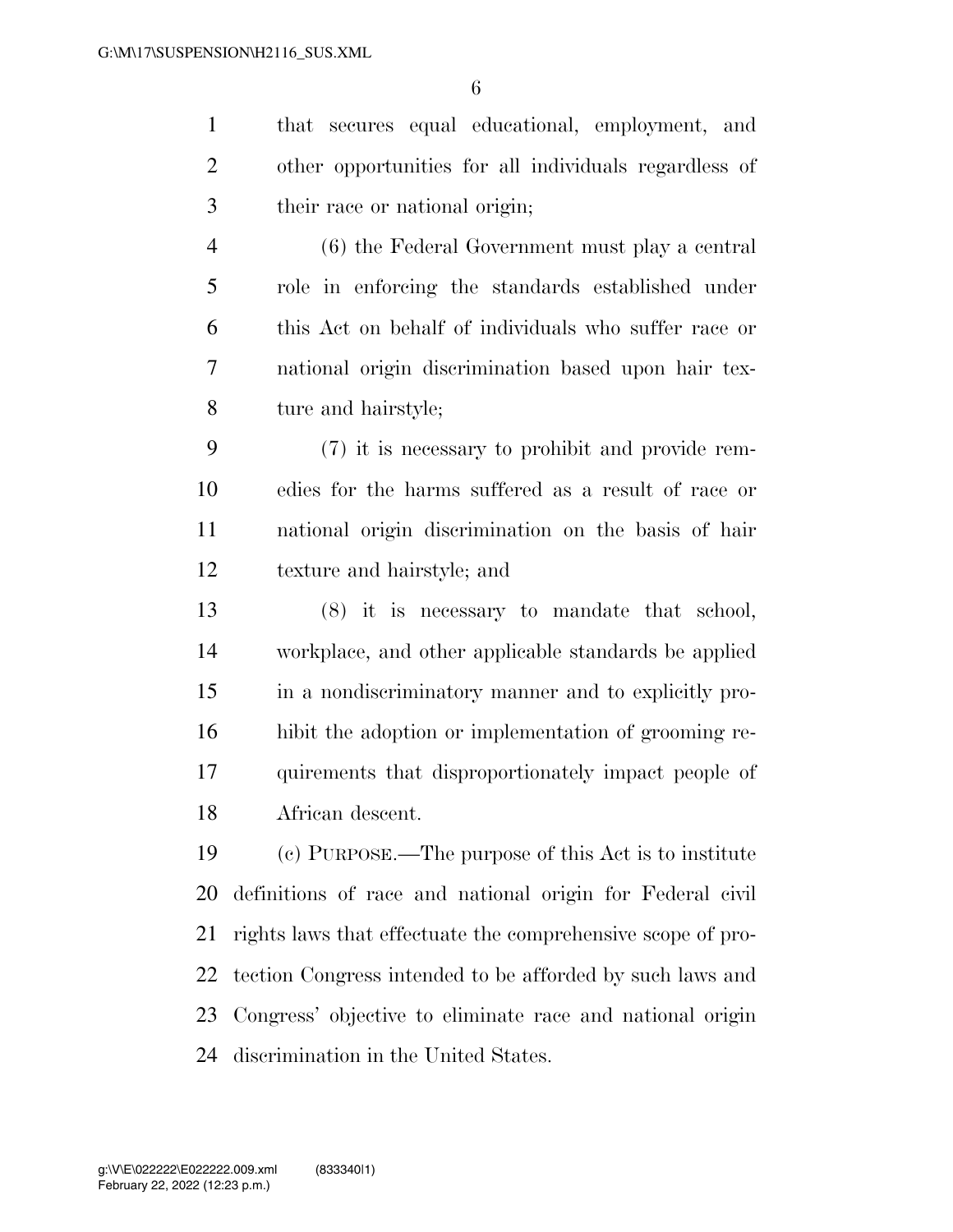### **SEC. 3. FEDERALLY ASSISTED PROGRAMS.**

 (a) IN GENERAL.—No individual in the United States shall be excluded from participation in, be denied the benefits of, or be subjected to discrimination under, any program or activity receiving Federal financial assist- ance, based on the individual's hair texture or hairstyle, if that hair texture or that hairstyle is commonly associ- ated with a particular race or national origin (including a hairstyle in which hair is tightly coiled or tightly curled, locs, cornrows, twists, braids, Bantu knots, and Afros).

 (b) ENFORCEMENT.—Subsection (a) shall be en- forced in the same manner and by the same means, includ- ing with the same jurisdiction, as if such subsection was incorporated in title VI of the Civil Rights Act of 1964 (42 U.S.C. 2000d et seq.), and as if a violation of sub- section (a) was treated as if it was a violation of section 601 of such Act (42 U.S.C. 2000d).

(c) DEFINITIONS.—In this section—

 (1) the term ''program or activity'' has the meaning given the term in section 606 of the Civil Rights Act of 1964 (42 U.S.C. 2000d–4a); and

 (2) the terms ''race'' and ''national origin'' mean, respectively, ''race'' within the meaning of the term in section 601 of that Act (42 U.S.C. 2000d) and ''national origin'' within the meaning of the term in that section 601.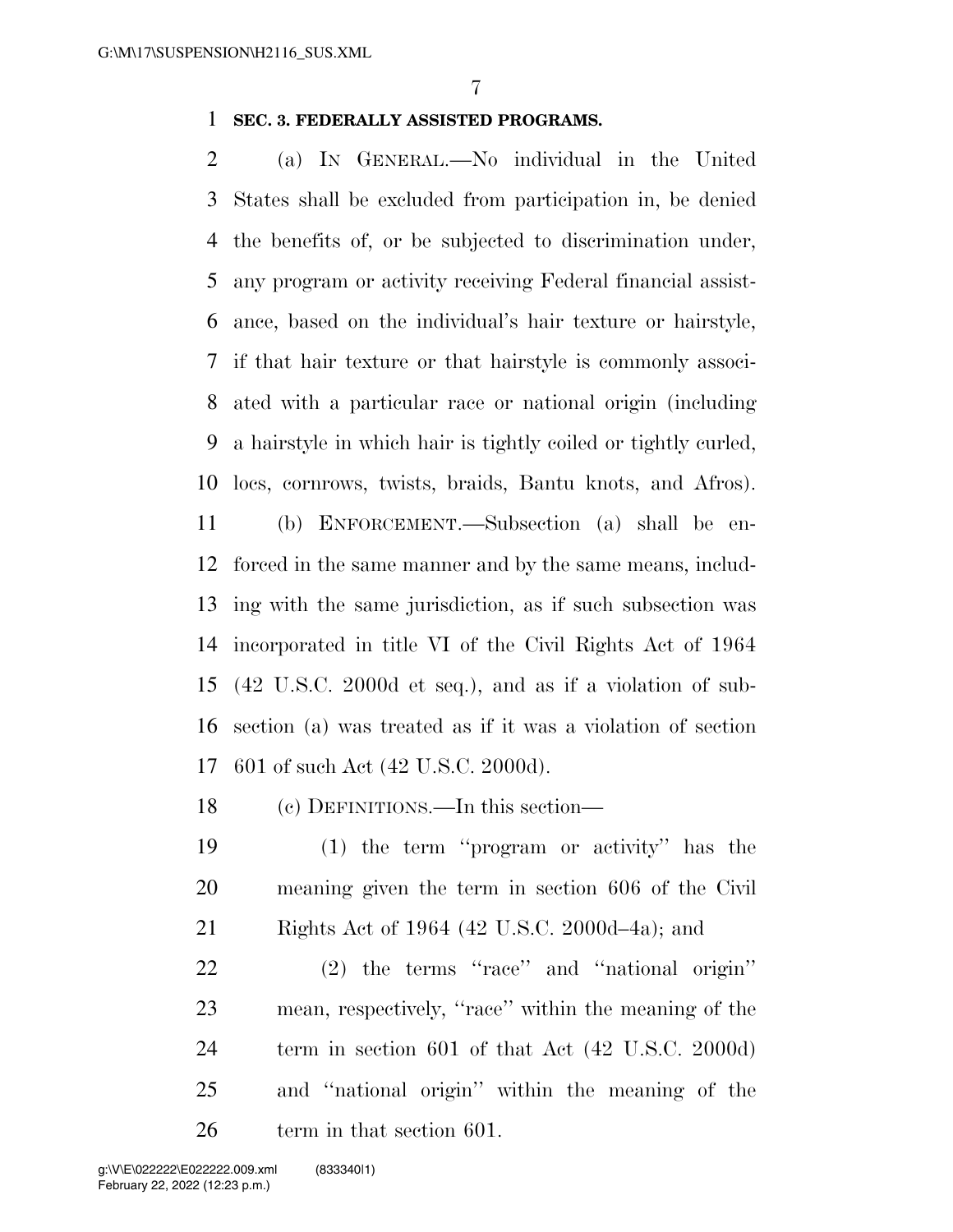### **SEC. 4. HOUSING PROGRAMS.**

 (a) IN GENERAL.—No person in the United States shall be subjected to a discriminatory housing practice based on the person's hair texture or hairstyle, if that hair texture or that hairstyle is commonly associated with a particular race or national origin (including a hairstyle in which hair is tightly coiled or tightly curled, locs, corn-rows, twists, braids, Bantu knots, and Afros).

 (b) ENFORCEMENT.—Subsection (a) shall be en- forced in the same manner and by the same means, includ- ing with the same jurisdiction, as if such subsection was incorporated in the Fair Housing Act (42 U.S.C. 3601 et seq.), and as if a violation of subsection (a) was treated as if it was a discriminatory housing practice.

(c) DEFINITION.—In this section—

 (1) the terms ''discriminatory housing practice'' and ''person'' have the meanings given the terms in section 802 of the Fair Housing Act (42 U.S.C. 3602); and

 (2) the terms ''race'' and ''national origin'' mean, respectively, ''race'' within the meaning of the term in section 804 of that Act (42 U.S.C. 3604) and ''national origin'' within the meaning of the 24 term in that section 804.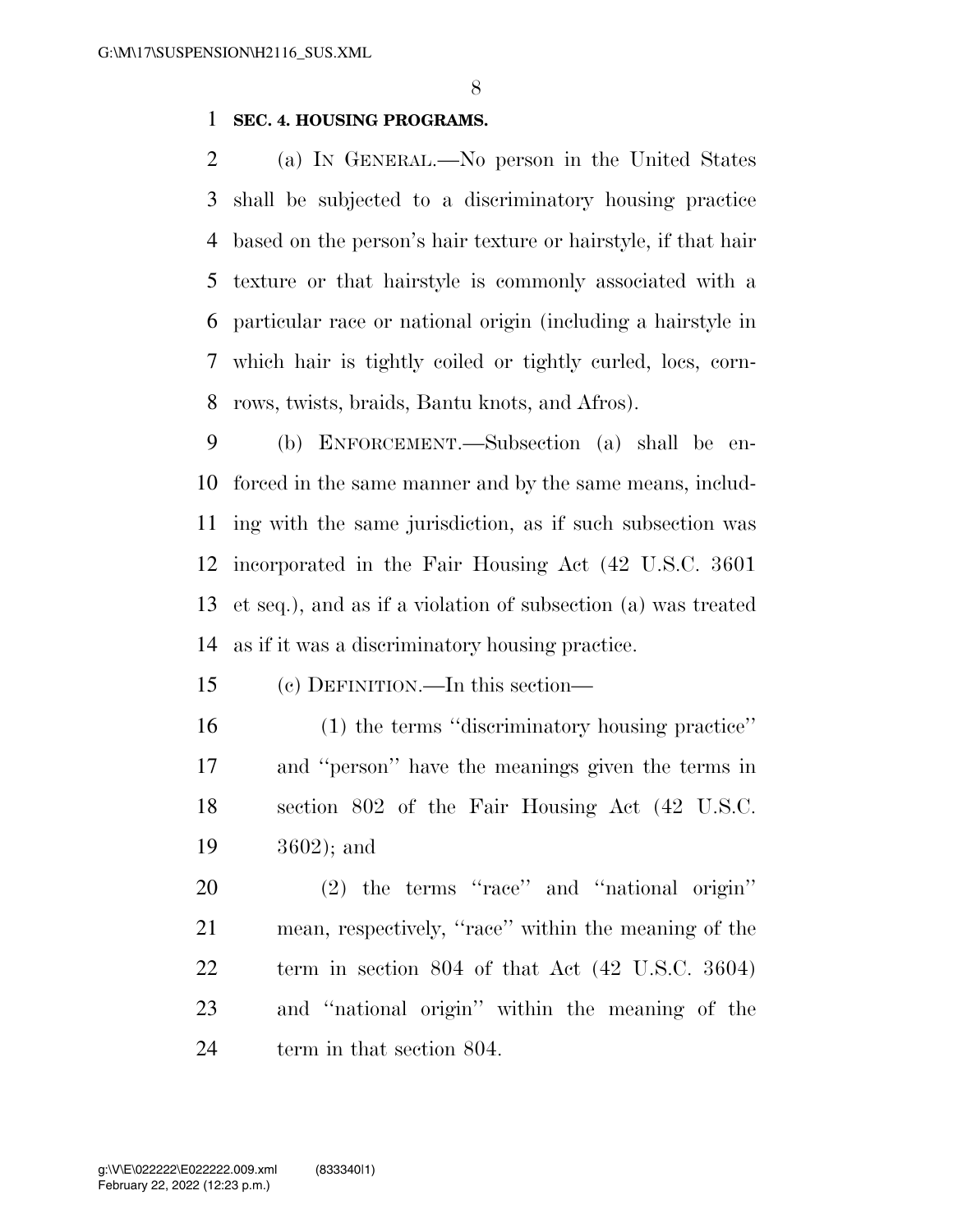### **SEC. 5. PUBLIC ACCOMMODATIONS.**

 (a) IN GENERAL.—No person in the United States shall be subjected to a practice prohibited under section 201, 202, or 203 of the Civil Rights Act of 1964 (42 U.S.C. 2000a et seq.), based on the person's hair texture or hairstyle, if that hair texture or that hairstyle is com- monly associated with a particular race or national origin (including a hairstyle in which hair is tightly coiled or tightly curled, locs, cornrows, twists, braids, Bantu knots, and Afros).

 (b) ENFORCEMENT.—Subsection (a) shall be en- forced in the same manner and by the same means, includ- ing with the same jurisdiction, as if such subsection was incorporated in title II of the Civil Rights Act of 1964, and as if a violation of subsection (a) was treated as if it was a violation of section 201, 202, or 203, as appro-priate, of such Act.

 (c) DEFINITION.—In this section, the terms ''race'' and ''national origin'' mean, respectively, ''race'' within the meaning of the term in section 201 of that Act (42 U.S.C. 2000e) and ''national origin'' within the meaning of the term in that section 201.

# **SEC. 6. EMPLOYMENT.**

 (a) PROHIBITION.—It shall be an unlawful employ- ment practice for an employer, employment agency, labor organization, or joint labor-management committee con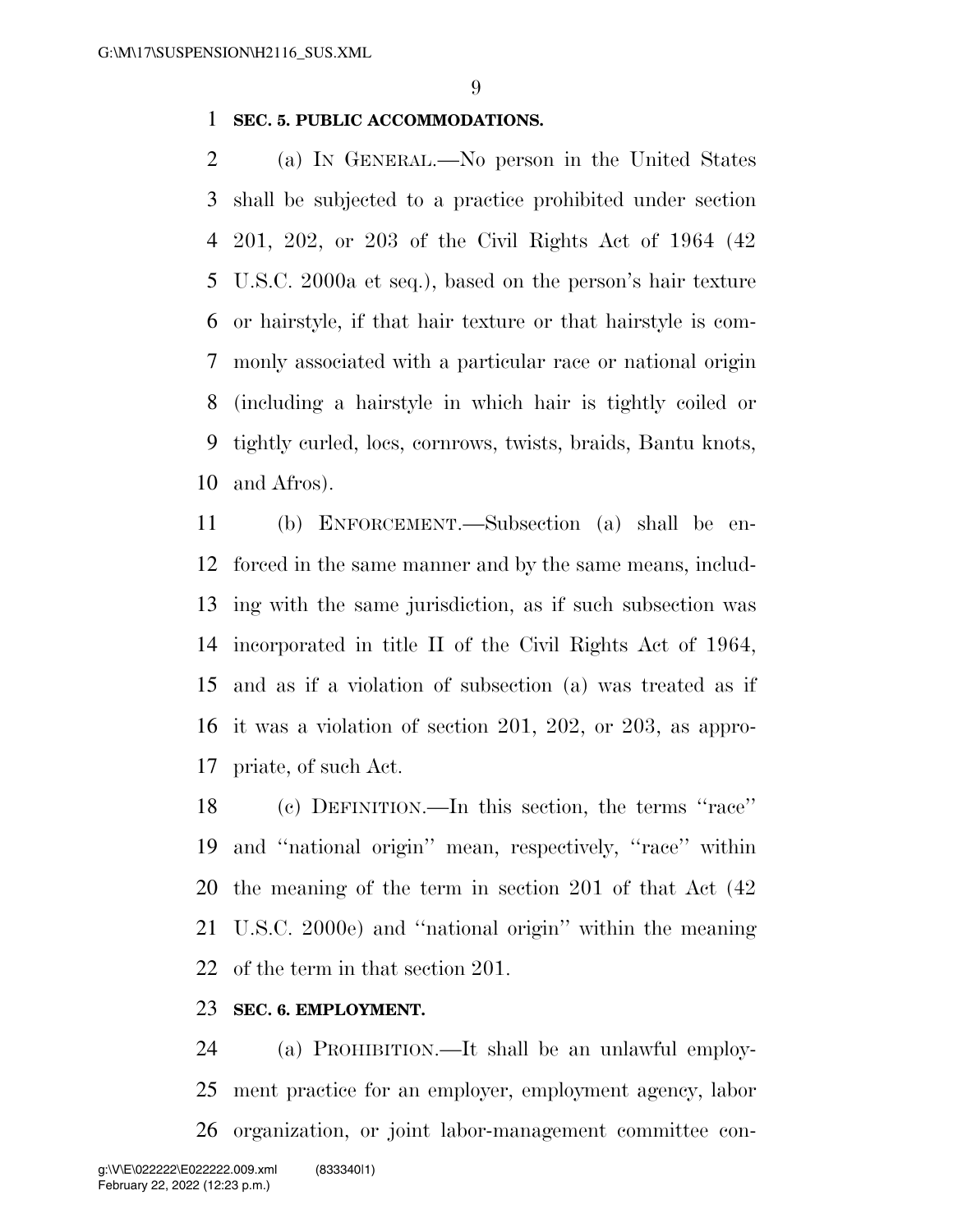trolling apprenticeship or other training or retraining (in- cluding on-the-job training programs) to fail or refuse to hire or to discharge any individual, or otherwise to dis- criminate against an individual, based on the individual's hair texture or hairstyle, if that hair texture or that hair- style is commonly associated with a particular race or na- tional origin (including a hairstyle in which hair is tightly coiled or tightly curled, locs, cornrows, twists, braids, Bantu knots, and Afros).

 (b) ENFORCEMENT.—Subsection (a) shall be en- forced in the same manner and by the same means, includ- ing with the same jurisdiction, as if such subsection was incorporated in title VII of the Civil Rights Act of 1964 (42 U.S.C. 2000e et seq.), and as if a violation of sub- section (a) was treated as if it was a violation of section 703 or 704, as appropriate, of such Act (42 U.S.C. 2000e–2, 2000e–3).

 (c) DEFINITIONS.—In this section the terms ''per- son'', ''race'', and ''national origin'' have the meanings given the terms in section 701 of the Civil Rights Act of 1964 (42 U.S.C. 2000e).

# **SEC. 7. EQUAL RIGHTS UNDER THE LAW.**

 (a) IN GENERAL.—No person in the United States shall be subjected to a practice prohibited under section 1977 of the Revised Statutes (42 U.S.C. 1981), based on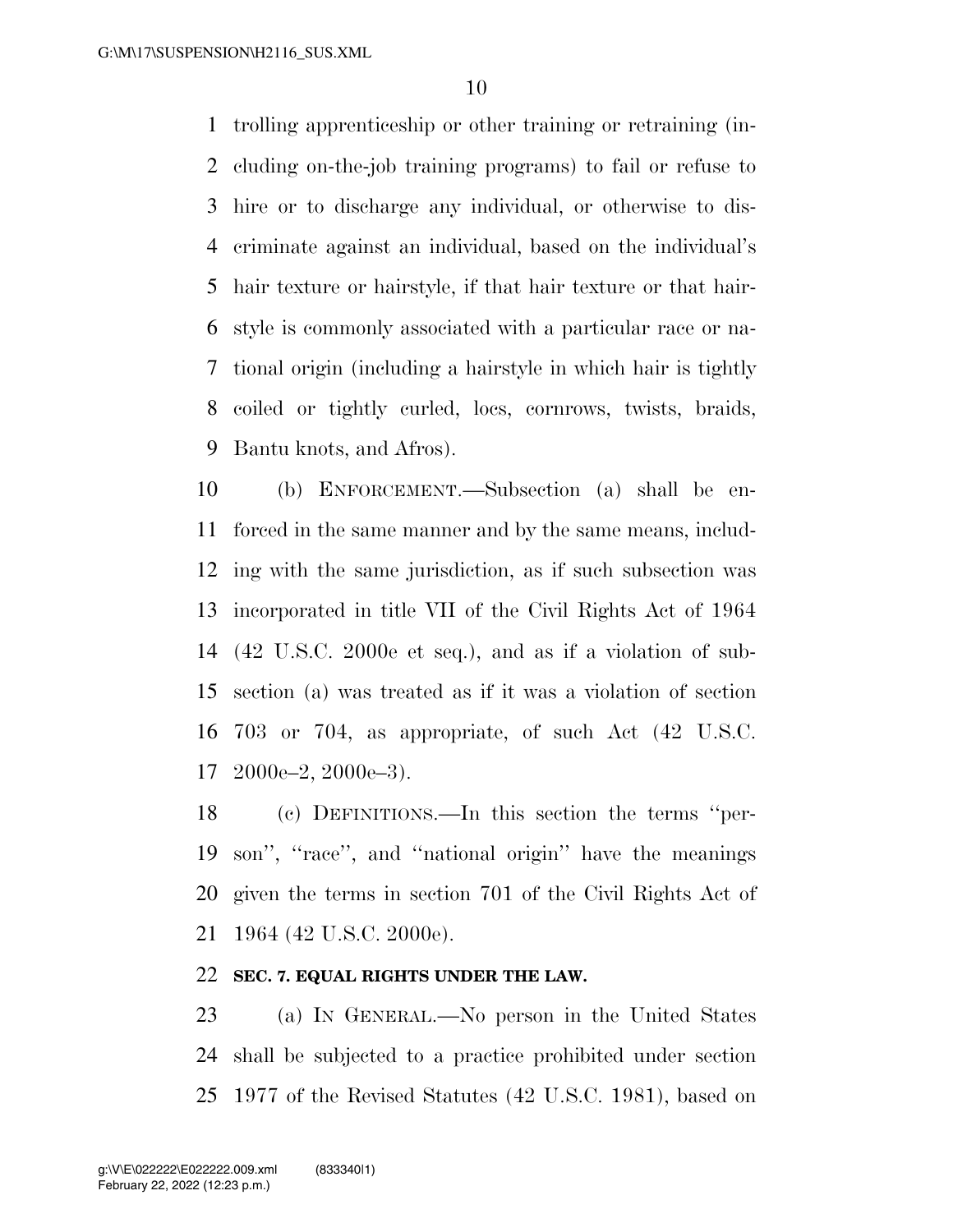the person's hair texture or hairstyle, if that hair texture or that hairstyle is commonly associated with a particular race or national origin (including a hairstyle in which hair is tightly coiled or tightly curled, locs, cornrows, twists, braids, Bantu knots, and Afros).

 (b) ENFORCEMENT.—Subsection (a) shall be en- forced in the same manner and by the same means, includ- ing with the same jurisdiction, as if such subsection was incorporated in section 1977 of the Revised Statutes, and as if a violation of subsection (a) was treated as if it was a violation of that section 1977.

#### **SEC. 8. RULE OF CONSTRUCTION.**

 Nothing in this Act shall be construed to limit defini- tions of race or national origin under the Civil Rights Act of 1964 (42 U.S.C. 2000a et seq.), the Fair Housing Act (42 U.S.C. 3601 et seq.), or section 1977 of the Revised Statutes (42 U.S.C. 1981).

#### **SEC. 9. DETERMINATION OF BUDGETARY EFFECTS.**

 The budgetary effects of this Act, for the purpose of complying with the Statutory Pay-As-You-Go Act of 2010, shall be determined by reference to the latest statement titled ''Budgetary Effects of PAYGO Legislation'' for this Act, submitted for printing in the Congressional Record by the Chairman of the House Budget Committee, pro-